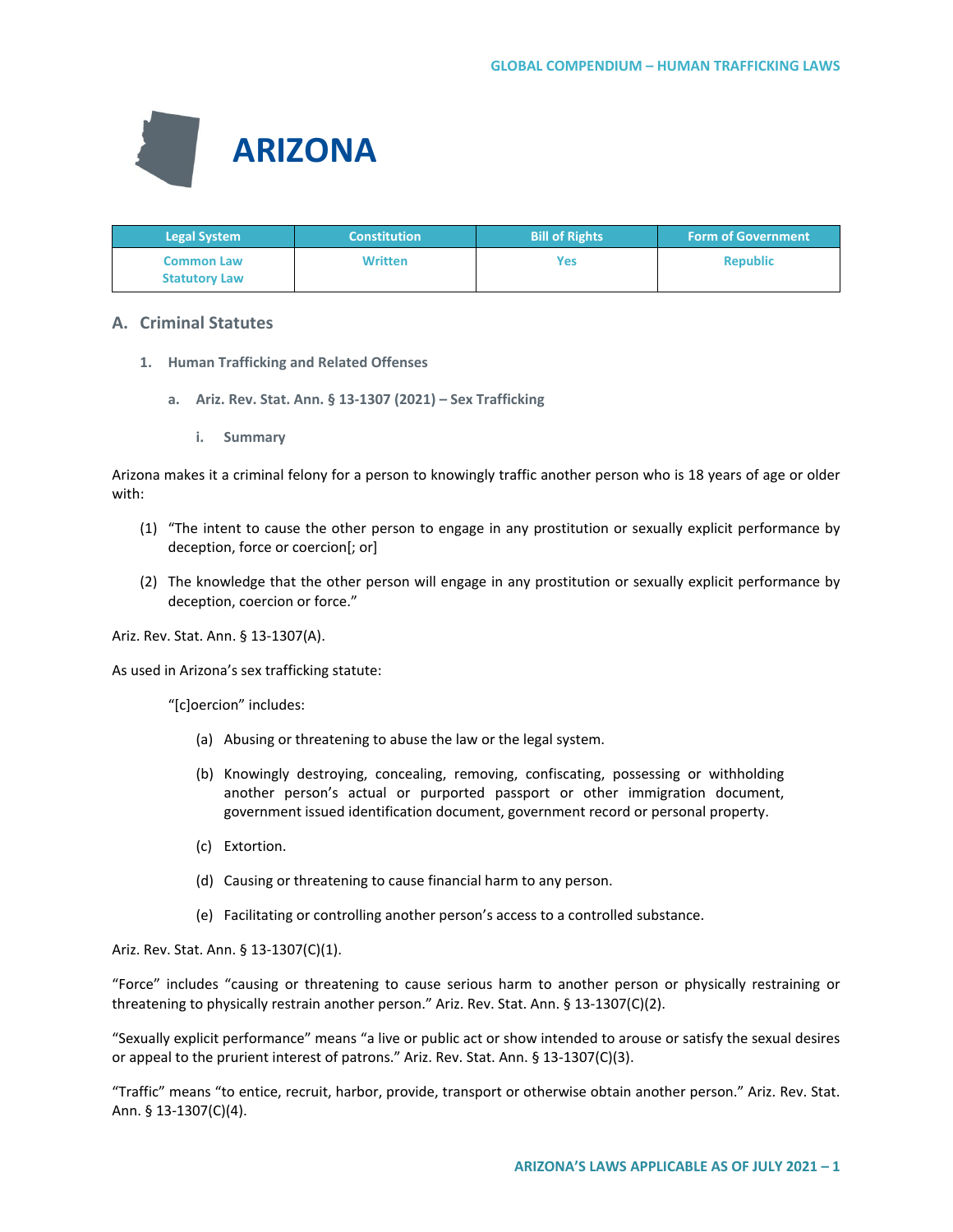### **ii. Sentencing**

A person who violates [Ariz. Rev. Stat. Ann. § 13-1307] is guilty of a class 2 felony and the person is not eligible for suspension of sentence, probation, pardon or release from confinement on any basis except as specifically authorized by section 31-233, subsection A or B until the sentence imposed by the court has been served or commuted.

Ariz. Rev. Stat. Ann. § 13-1307(B), *amended by* 2021 Ariz. Sess. Laws Ch. 202, § 2 (Apr. 9, 2021).

The court shall order restitution for any violation of Ariz. Rev. Stat. Ann. § 13-1307 including the "greater of either the gross income or value to the defendant of the victim's labor or services or the value of the victim's labor as guaranteed under the minimum wage and overtime provisions of the fair labor standards act of 1938." Ariz. Rev. Stat. Ann. § 13-1309.

**iii. Statute of Limitations**

The government must start a prosecution for sex trafficking within seven years after it discovered or should have discovered the offense, whichever first occurs. Ariz. Rev. Stat. Ann. § 13-107(B). "The period of limitation does not run during any time when the accused is absent from the state or has no reasonably ascertainable place of abode within the state." Ariz. Rev. Stat. Ann. § 13-107(D).

- **b. Ariz. Rev. Stat. Ann. § 13-3212 (2021) – Child Sex Trafficking**
	- **i. Summary**

A person commits child sex trafficking by knowingly:

- 1. Causing any minor to engage in prostitution.
- 2. Using any minor for the purposes of prostitution.
- 3. Permitting a minor who is under the person's custody or control to engage in prostitution.
- 4. Receiving any benefit for or on account of procuring or placing a minor in any place or in the charge or custody of any person for the purpose of prostitution.
- 5. Receiving any benefit pursuant to an agreement to participate in the proceeds of prostitution of a minor.
- 6. Financing, managing, supervising, controlling or owning, either alone or in association with others, prostitution activity involving a minor.
- 7. Transporting or financing the transportation of any minor with the intent that the minor engage in prostitution.
- 8. Providing a means by which a minor engages in prostitution.
- 9. Enticing, recruiting, harboring, providing, transporting, making available to another or otherwise obtaining a minor with the intent to cause the minor to engage in prostitution or any sexually explicit performance.
- 10. Enticing, recruiting, harboring, providing, transporting, making available to another or otherwise obtaining a minor with the knowledge that the minor will engage in prostitution or any sexually explicit performance.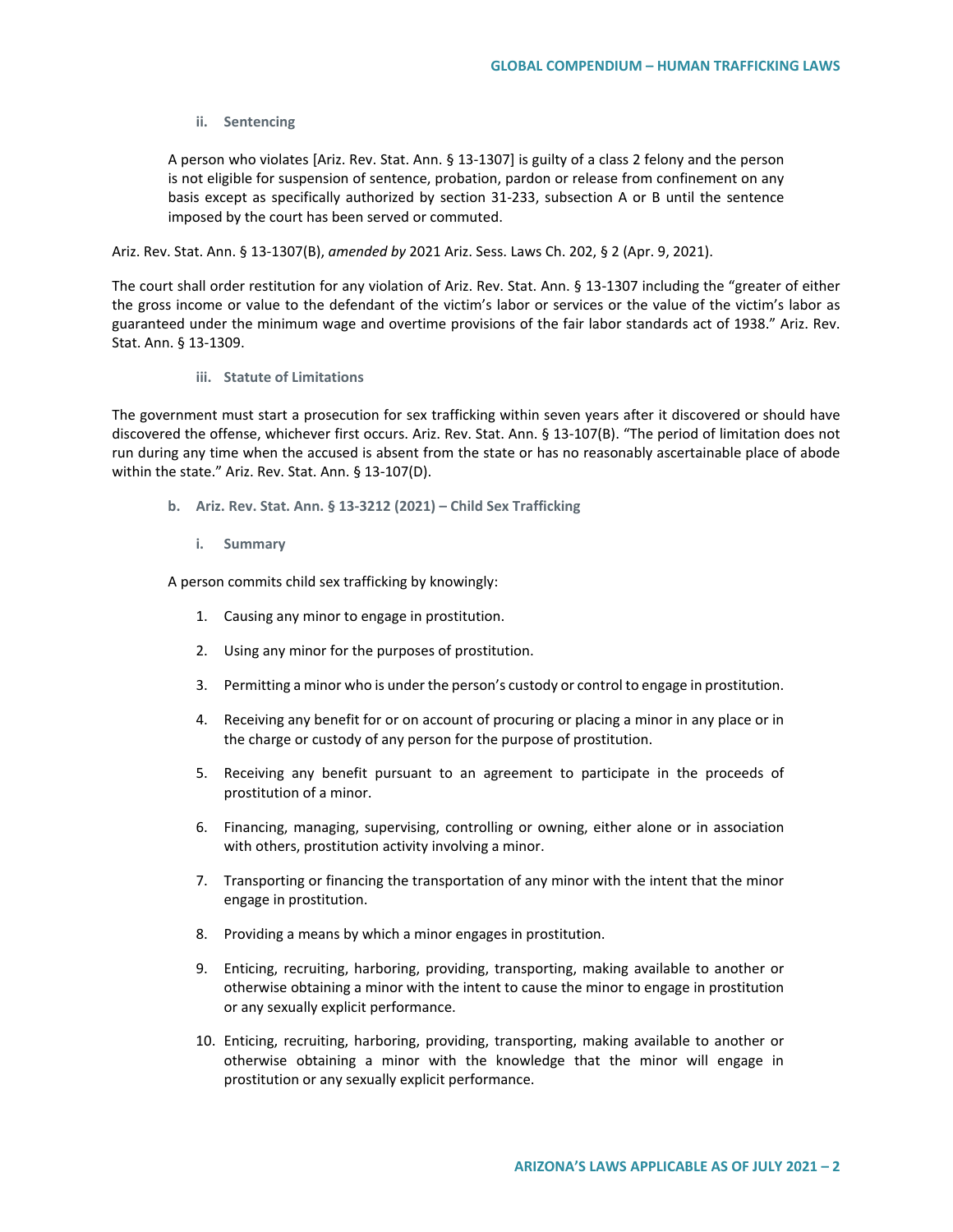Ariz. Rev. Stat. Ann. § 13-3212(A).

A person who is at least eighteen years of age commits child sex trafficking by knowingly:

- 1. Engaging in prostitution with a minor who is under fifteen years of age.
- 2. Engaging in prostitution with a minor who the person knows or should have known is fifteen, sixteen or seventeen years of age.
- 3. Engaging in prostitution with a minor who is fifteen, sixteen or seventeen years of age.

Ariz. Rev. Stat. Ann. § 13-3212(B).

"Sexually explicit performance" means "a live or public act or show intended to arouse or satisfy the sexual desires or appeal to the prurient interest of patrons." Ariz. Rev. Stat. Ann. § 13-3212(M), *amended by* 2021 Ariz. Sess. Laws Ch. 202, § 3 (Apr. 9, 2021).

"It is not a defense to a prosecution under subsection A and subsection B, paragraphs 1 and 2 of this section that the other person is a peace officer posing as a minor or a person assisting a peace officer posing as a minor." Ariz. Rev. Stat. Ann. § 13-3212(C).

#### **ii. Sentencing**

If the minor is under 15 years of age, child sex trafficking pursuant to subsection A of this section "is a class 2 felony and is punishable pursuant to [Ariz. Rev. Stat. Ann. §] 13-705." Ariz. Rev. Stat. Ann. § 13-3212(E).

"Child sex trafficking pursuant to subsection B, paragraph 1 of this section is a class 2 felony and is punishable pursuant to [Ariz. Rev. Stat. Ann. §] 13-705." Ariz. Rev. Stat. Ann. § 13-3212(F).

Arizona law sets minimum, presumptive, and maximum prison terms for these offenses. The court may consider aggravating or mitigating factors when setting the sentence, including prior felony convictions. The law requires the felon to serve the entire sentence, with few exceptions.

Except as provided in subsection K of this section, child sex trafficking pursuant to Ariz. Rev. Stat. Ann. § 13-3212(B)(3) is a class 5 felony. If the sentence includes probation, the court shall order a prison term in the county jail for not less than 180 days. The court may suspend 90 days of the jail sentence if the person has not previously been convicted of a similar violation and successfully completes an appropriate court-ordered education or treatment program. Ariz. Rev. Stat. Ann. § 13-3212(J), *amended by* 2021 Ariz. Sess. Laws Ch. 202, § 3 (Apr. 9, 2021).

If the person previously was convicted of child sex trafficking or attempted child sex trafficking pursuant to Ariz. Rev. Stat. Ann. § 13-3212, child sex trafficking pursuant to Ariz. Rev. Stat. Ann. § 13-3212(B)(3) "is a class 2 felony and the person is not eligible for suspension of sentence, probation, pardon or release from confinement on any basis except as specifically authorized by Ariz. Rev. Stat. Ann. § 31-233(A) or (B) until the sentence imposed has been served or commuted." Ariz. Rev. Stat. Ann § 13-3212(K), *amended by* 2021 Ariz. Sess. Laws Ch. 202, § 3 (Apr. 9, 2021).

The state may allege and prove "any other sentencing enhancements as provided by law." Ariz. Rev. Stat. Ann. § 13- 3212(L), *amended by* 2021 Ariz. Sess. Laws Ch. 202, § 3 (Apr. 9, 2021).

A person who takes away any minor from the minor's father, mother, guardian, or other person having the legal custody of the minor, for the purpose of prostitution, is guilty of a class 4 felony. If the minor is under fifteen years of age, taking a child for the purpose of prostitution is a class 2 felony and is punishable pursuant to [Ariz. Rev. Stat. Ann.] § 13-705.

Ariz. Rev. Stat. § 13-3206, *amended by* 2021 Ariz. Sess. Laws Ch. 435, § 7 (July 9, 2021).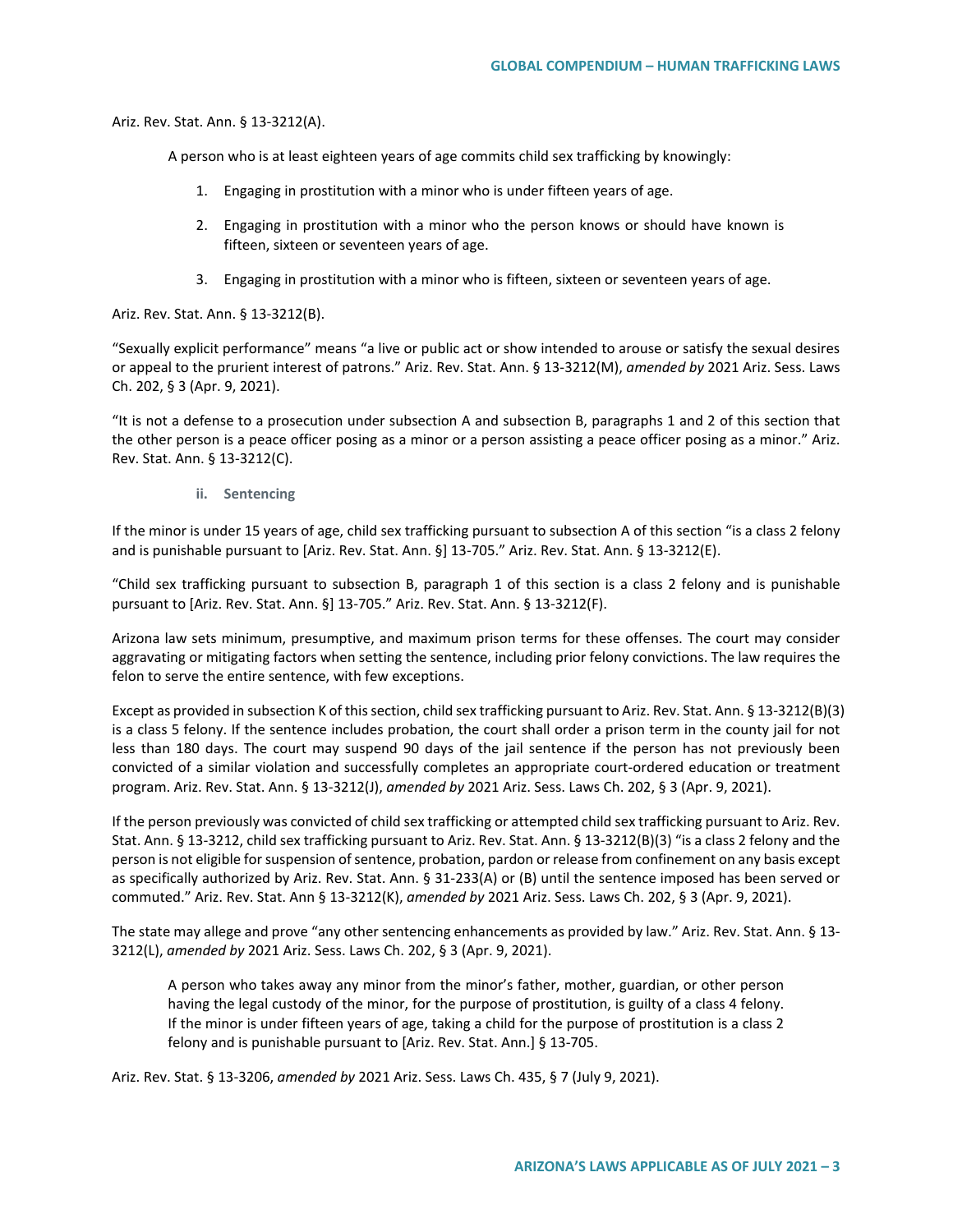The court shall order restitution for any violation of Ariz. Rev. Stat. Ann. § 13-3212(A)(9) or (10), including the "greater of either the gross income or value to the defendant of the victim's labor or services or the value of the victim's labor as guaranteed under the minimum wage and overtime provisions of the fair labor standards act of 1938." Ariz. Rev. Stat. Ann. § 13-1309.

**iii. Statute of Limitations**

The government may start a prosecution for a violation of Ariz. Rev. Stat. Ann. § 13-3212 or any attempt to commit such an offense at any time. Ariz. Rev. Stat. Ann. § 13-107(A), *amended by* 2021 Ariz. Sess. Laws Ch. 435, § 3 (July 9, 2021).

- **c. Ariz. Rev. Stat. Ann. § 13-1308 (2017) – Trafficking of Persons for Forced Labor or Services**
	- **i. Summary**

"It is unlawful for a person to either:

- (1) Knowingly traffic another person with the intent to or knowledge that the other person will be subject to forced labor or services.
- (2) Knowingly benefit, financially or by receiving anything of value, from participation in a venture that has engaged in an act in violation of" Ariz. Rev. Stat. Ann. §§ 13-1306, 13-1307, 13-1308, or 13-3212(A)(9) or (10).

Ariz. Rev. Stat. Ann. § 13-1308(A).

For purposes of Ariz. Rev. Stat. Ann. § 13-308:

"Forced labor or services":

- (a) Means labor or services that are performed or provided by another person and that are obtained through a person's either:
	- (i) Causing or threatening to cause serious physical injury to any person.
	- (ii) Restraining or threatening to physically restrain another person.
	- (iii) Knowingly destroying, concealing, removing, confiscating, possessing or withholding another person's actual or purported passport or other immigration document, government issued identification document, government record or personal property.
	- (iv) Abusing or threatening to abuse the law or the legal system.
	- (v) Extortion.
	- (vi) Causing or threatening to cause financial harm to any person.
	- (vii) Facilitating or controlling another person's access to a controlled substance.
- (b) Does not include ordinary household chores and reasonable disciplinary measures between a parent or legal guardian and the parent's or legal guardian's child.

Ariz. Rev. Stat. Ann. § 13-1308(C)(1).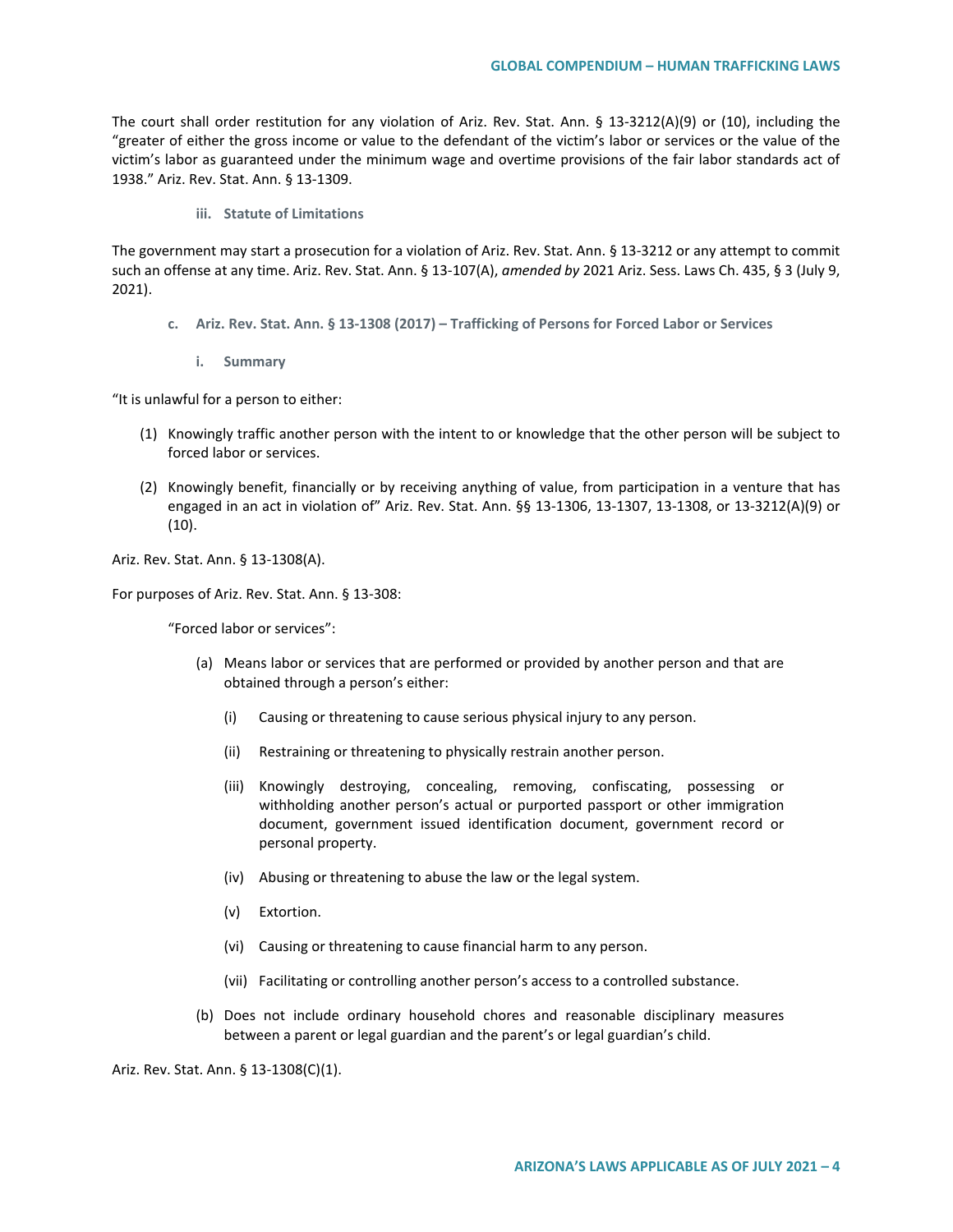"Traffic" means "to entice, recruit, harbor, provide, transport or otherwise obtain another person by deception, coercion or force." Ariz. Rev. Stat. Ann. § 13-1308(C)(2).

**ii. Sentencing**

A violation of Ariz. Rev. Stat. Ann. § 13-308 is a class 2 felony. Ariz. Rev. Stat. Ann. § 13-1308(B).

The court shall order restitution for any violation of Ariz. Rev. Stat. Ann. § 13-1308 including the "greater of either the gross income or value to the defendant of the victim's labor or services or the value of the victim's labor as guaranteed under the minimum wage and overtime provisions of the fair labor standards act of 1938." Ariz. Rev. Stat. Ann. § 13-1309.

#### **iii. Statute of Limitations**

The government must begin a prosecution for forced labor or services trafficking within seven years after it discovered or should have discovered the offense, whichever first occurs. Ariz. Rev. Stat. Ann. § 13-107(B). "The period of limitation does not run during any time when the accused is absent from the state or has no reasonably ascertainable place of abode within the state." Ariz. Rev. Stat. Ann. § 13-107(D).

- **d. Ariz. Rev. Stat. Ann. § 13-1306 (2005) – Unlawfully Obtaining Labor or Services**
	- **i. Summary**

#### Under Arizona law,

[i]t is unlawful for a person to knowingly obtain the labor or services of another person by doing any of the following:

- (1) Causing or threatening to cause bodily injury to that person or another person.
- (2) Restraining or threatening to restrain that person or another person without lawful authority and against that person's will.
- (3) Withholding that person's governmental records, identifying information or other personal property.

Ariz. Rev. Stat. Ann. § 13-1306(A).

**ii. Sentencing**

A person who violates Ariz. Rev. Stat. Ann. § 13-1306 is guilty of a class 4 felony. Ariz. Rev. Stat. Ann. § 13-1306(B).

The court shall order restitution for any violation of Ariz. Rev. Stat. Ann. § 13-1306 including the "greater of either the gross income or value to the defendant of the victim's labor or services or the value of the victim's labor as guaranteed under the minimum wage and overtime provisions of the fair labor standards act of 1938." Ariz. Rev. Stat. Ann. § 13-1309.

**iii. Statute of Limitations**

The government must begin a prosecution for unlawfully obtaining labor or services within seven years after it discovered or should have discovered the offense, whichever first occurs. Ariz. Rev. Stat. Ann. § 13-107(B). "The period of limitation does not run during any time when the accused is absent from the state or has no reasonably ascertainable place of abode within the state." Ariz. Rev. Stat. Ann. § 13-107(D).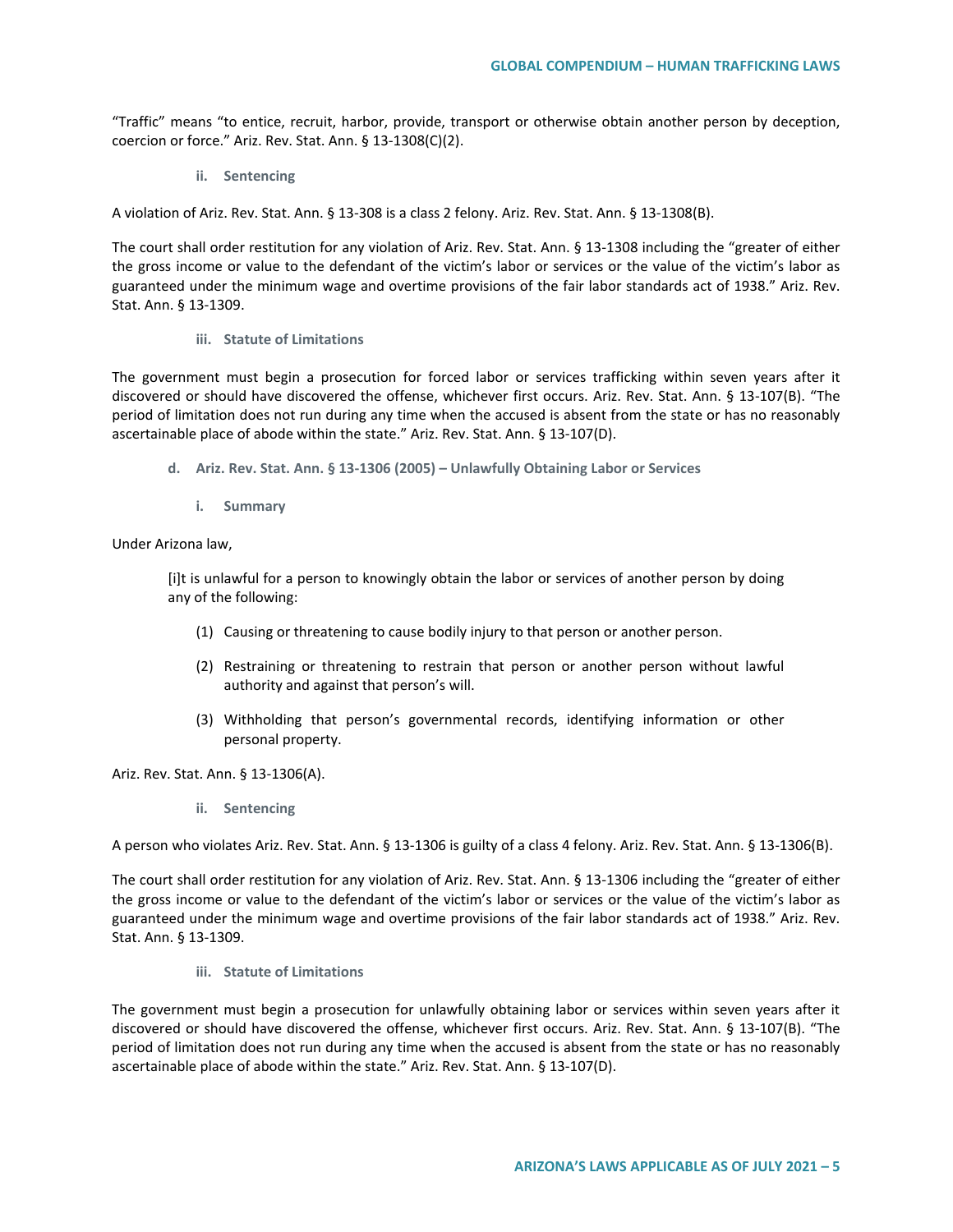- **e. Ariz. Rev. Stat. Ann. § 13-2323 (2011) – Participating or Assisting in a Human Smuggling Organization**
	- **i. Summary**

A "human smuggling organization" is an "ongoing formal or informal association of persons in which members or associates individually or collectively engage in the smuggling of human beings." Ariz. Rev. Stat. Ann. § 13-105(23).

A person commits the crime of:

participating in a human smuggling organization by any of the following:

- 1. Intentionally organizing, managing, directing, supervising or financing a human smuggling organization with the intent to promote or further the criminal objectives of the human smuggling organization.
- 2. Knowingly directing or instructing others to engage in violence or intimidation to promote or further the criminal objectives of a human smuggling organization.
- 3. Furnishing advice or direction in the conduct, financing or management of a human smuggling organization's affairs with the intent to promote or further the criminal objectives of a human smuggling organization.
- 4. Intentionally promoting or furthering the criminal objectives of a human smuggling organization by inducing or committing any act or omission by a public servant in violation of the public servant's official duty.

Ariz. Rev. Stat. Ann. § 13-2323(A).

"A person commits the crime of assisting a human smuggling organization by committing any felony offense, whether completed or preparatory, at the direction of or in association with any human smuggling organization." Ariz. Rev. Stat. Ann. § 13-2323(B).

**ii. Sentencing**

Participating in a human smuggling organization is a class 2 felony. Ariz. Rev. Stat. Ann. § 13-2323(C).

Assisting a human smuggling organization is a class 3 felony. Ariz. Rev. Stat. Ann. § 13-2323(D).

Special sentencing provisions apply to human smuggling organizations and trafficking.

A person convicted of committing any felony offense with the intent to promote, further or assist a human smuggling organization that operates for the goal or purpose of human trafficking or human smuggling shall not be eligible for suspension of sentence, probation, pardon or release from confinement on any basis except as authorized by section 31-233, subsection A or B until the sentence imposed by the court has been served, the person is eligible for release pursuant to section 41-1604.07 or the sentence is commuted.

Ariz. Rev. Stat. Ann. § 13-715. In addition to any enhanced sentence, "[t]he presumptive, minimum and maximum sentence for the offense shall be increased by three years if the offense is a class 4, 5 or 6 felony or shall be increased by five years if the offense is a class 2 or 3 felony." Ariz. Rev. Stat. Ann. § 13-715.

"[T]he court shall require the convicted person to make restitution to the … victim or to the immediate family of the victim if the victim has died[] in the full amount of the economic loss." Ariz. Rev. Stat. Ann. § 13-603(C).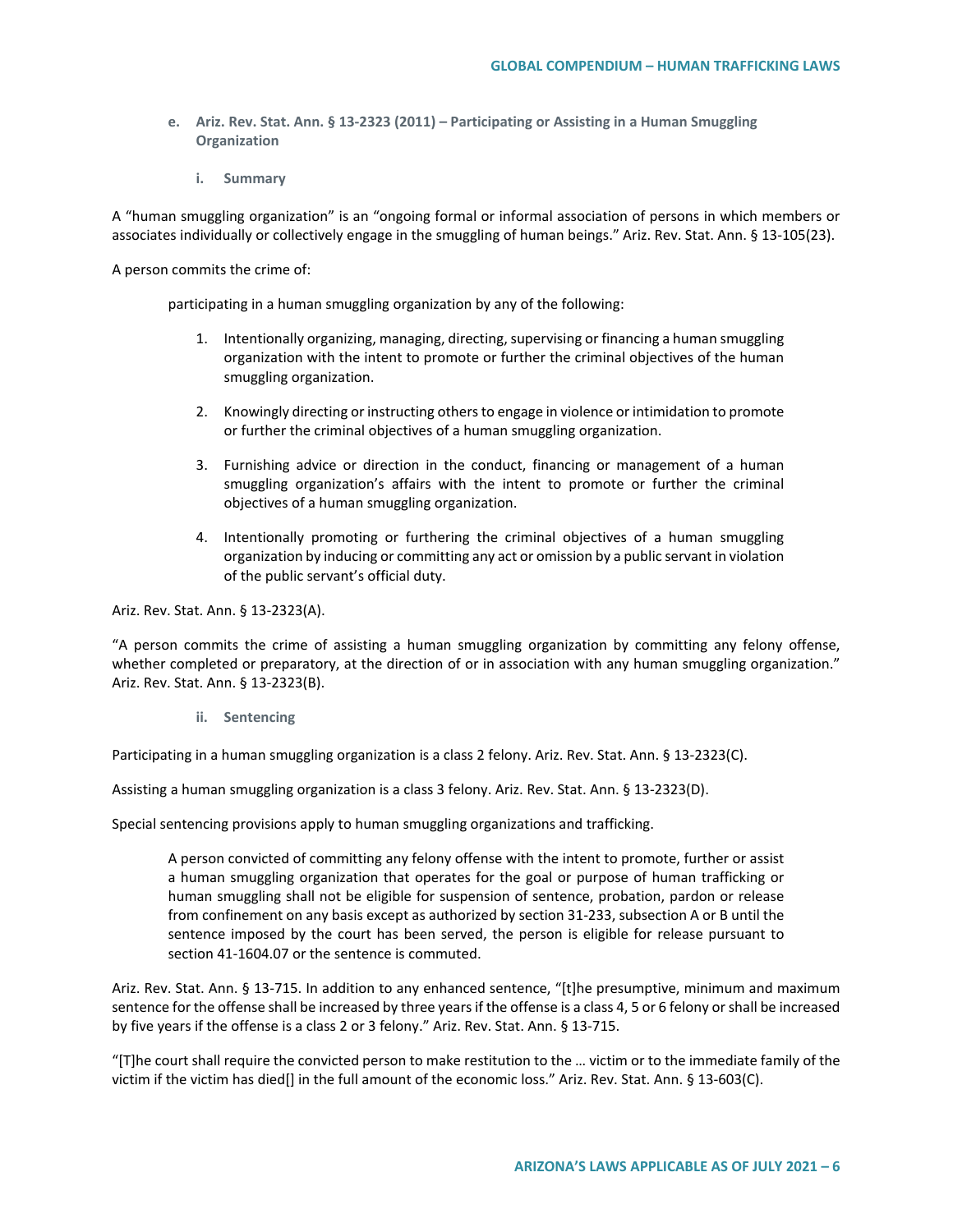#### **iii. Statute of Limitations**

The government must begin a prosecution for participating or assisting in a human smuggling organization within seven years after it discovered or should have discovered the offense, whichever first occurs. Ariz. Rev. Stat. Ann. § 13-107(B). "The period of limitation does not run during any time when the accused is absent from the state or has no reasonably ascertainable place of abode within the state." Ariz. Rev. Stat. Ann. § 13-107(D).

**f. Ariz. Rev. Stat. Ann. § 13-1304 (2009) – Kidnapping**

The crime of kidnapping includes knowingly restraining another person with the intent to hold the victim for involuntary servitude. Ariz. Rev. Stat. Ann. § 13-1304(A)(2).

**g. Ariz. Rev. Stat. Ann. § 13-3214 (2014) – Affirmative Defense**

It is an affirmative defense to a prosecution for prostitution "that the defendant committed the acts constituting prostitution as a direct result of being a victim of sex trafficking." Ariz. Rev. Stat. Ann. § 13-3214(D).

**h. Ariz. Rev. Stat. Ann. § 13-909 (2019) – Vacating the Conviction of a Sex Trafficking Victim**

The court shall vacate a prostitution conviction when the person's participation in the offense was a direct result of being a victim of sex trafficking pursuant to section 13-1307. Ariz. Rev. Stat. Ann. § 13-909(A).

"A conviction vacated pursuant to this section does not qualify as a historical prior felony conviction and cannot be alleged for any purpose pursuant to sections 13-703 or 13-707." Ariz. Rev. Stat. Ann. § 13-909(E). A person also does not have to disclose the vacated conviction on applications for employment, housing, financial aid, or loans. Ariz. Rev. Stat. Ann. § 13-909(F).

**i. Ariz. Rev. Stat. Ann. § 8-201 (2019) – Child Abuse and Trafficking** 

Arizona's child protection statutes define "abuse" to include child sex trafficking and sexual exploitation of a minor. Ariz. Rev. Stat. Ann. § 8-201(2)(a).

**j. Ariz. R. Crim. P. 29.8 – Confidentiality Protocol**

Rule 29.8 of the Arizona Rules of Criminal Procedure provides:

- (a) **Confidentiality.** If a court grants an application submitted by a sex trafficking victim, all paper and electronic records of the vacated conviction become confidential. The record may be disclosed upon request to the sex trafficking victim but otherwise may be disclosed only by court order for good cause. The court must order that the pertinent law enforcement agencies and prosecuting agencies make notations in their records that the conviction was vacated and the applicant was a crime victim.
- (b) **Order.** The clerk must transmit the order vacating the conviction of a sex trafficking victim to the arresting agency, the prosecuting agency, the Department of Public Safety, and the applicant.

Ariz. R. Crim. P. 29.8.

**k. Ariz. Rev. Stat. Ann. § 13-2301 (2021) – Racketeering**

Child sex trafficking, sex trafficking, and trafficking of persons for forced labor or services are predicate crimes for Arizona's racketeering statute if committed for financial gain. Ariz. Rev. Stat. Ann. § 13-2301(D)(4).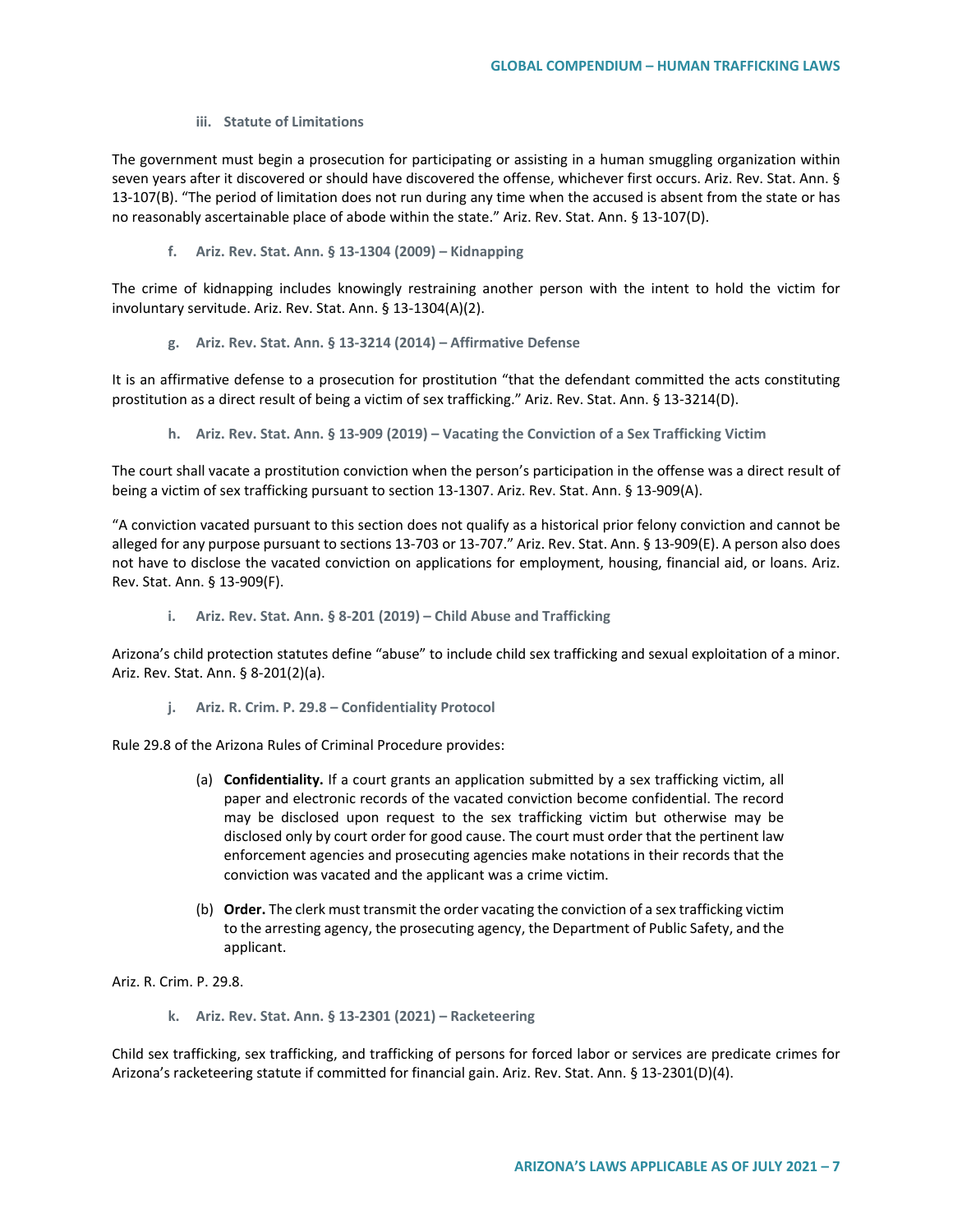**2. Online Child Sexual Exploitation and Child Pornography Offenses**

Ariz. Rev. Stat. Ann. § 13-3351 – Definitions

Ariz. Rev. Stat. Ann. § 13-3552 – Commercial Sexual Exploitation of a Minor

Ariz. Rev. Stat. Ann. § 13-3553 – Sexual Exploitation of a Minor

Ariz. Rev. Stat. Ann. § 13-3554 – Luring a Minor for Sexual Exploitation

Ariz. Rev. Stat. Ann. § 13-3557 – Equipment; Forfeiture

Ariz. Rev. Stat. Ann. § 13-3558 – Admitting Minors to Public Displays of Sexual Conduct

Ariz. Rev. Stat. Ann. § 13-3559 – Reporting Suspected Visual Depictions of Sexual Exploitation of a Minor; Immunity

Ariz. Rev. Stat. Ann. § 13-3560 – Aggravated Luring a Minor for Sexual Exploitation

Ariz. Rev. Stat. Ann. § 13-3561 – Unlawful Age Misrepresentation

Ariz. Rev. Stat. Ann. § 13-3562 – Notice to Communication Service Providers of Website Hosting Alleged Sexual Exploitation of Children

**3. Ariz. Rev. Stat. Ann. § 13-3821 (2021) – Sex Offender Registry** 

With limited exceptions, a person convicted of taking a child for the purpose of child sex trafficking, child prostitution, child sex trafficking, commercial sexual exploitation of a minor, sexual exploitation of a minor, and luring a minor for sexual exploitation must register as a sex offender. Ariz. Rev. Stat. Ann. § 13-3821, *amended by* 2021 Ariz. Sess. Laws Ch. 435, § 8 (July 9, 2021).

# **B. Civil Liability Statutes**

- **1. Ariz. Rev. Stat. Ann. § 13-807 (2012) – Civil Lawsuits** 
	- **a. Summary**

Convicted defendants, including those who plead no contest, cannot deny in any later civil proceeding brought by the victim or the state the allegations of the criminal offense of which they were found guilty. Ariz. Rev. Stat. Ann. § 13-807.

**b. Damages and Other Relief**

"An order of restitution in favor of a person does not preclude that person from bringing a separate civil action [lawsuit] and proving in that action [lawsuit] damages in excess of the amount of the restitution order that is actually paid." Ariz. Rev. Stat. Ann. § 13-807.

**c. Statute of Limitations**

The statute of limitations for any civil lawsuit based on the offender's criminal conduct against the victim is extended for one year from the final disposition of the criminal proceedings. Ariz. Rev. Stat. Ann. § 12-511(A). A victim may file a civil lawsuit against the offender regardless of whether the offender was criminally prosecuted. Ariz. Rev. Stat. Ann. § 12-511(G)(1).

A lawsuit related to racketeering offenses, which includes trafficking and sexual exploitation of a minor, must be commenced within seven years after actual discovery of the violation. Ariz. Rev. Stat. Ann. § 13-2314(H), *amended*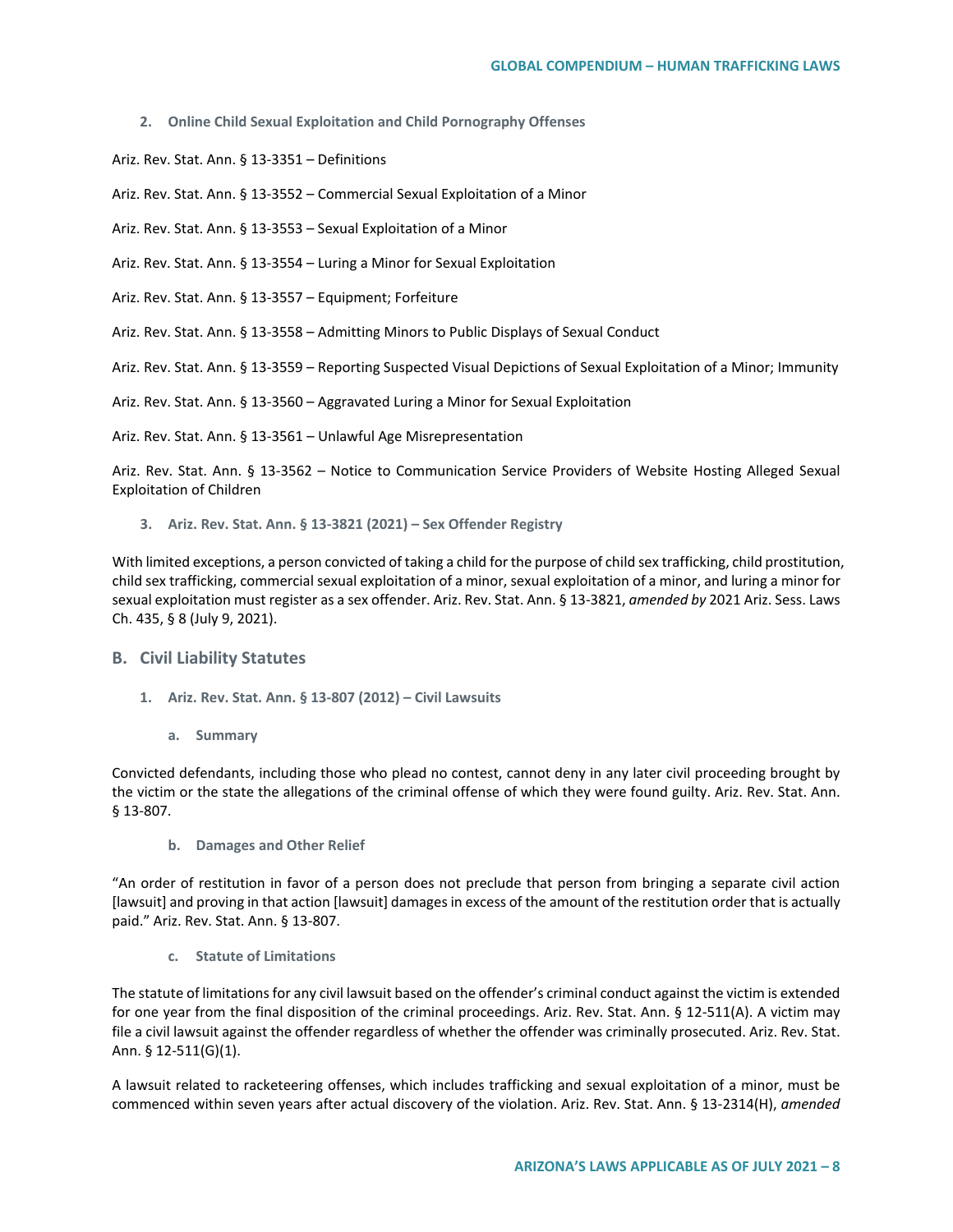*by* 2021 Ariz. Sess. Laws Ch. 327, § 1 (May 5, 2021). The statute of limitations does not begin to run during the time that the claimant either is under 18 years of age or is of unsound mind. Ariz. Rev. Stat. Ann. § 12-502.

# **C. Additional Statutes Specific to Human Trafficking**

**1. Ariz. Rev. Stat. Ann. § 23-355 (2008) – Payment of Wages**

An employee may bring a civil lawsuit to recover treble the amount of unpaid wages. Ariz. Rev. Stat. Ann. § 23-355(A). Additional penalties apply for failing to pay the amount ordered by a court. Ariz. Rev. Stat. Ann. § 23-361.01.

More information can be found at[: https://www.azica.gov/labor-wage-claims-frequently-asked-questions.](https://www.azica.gov/labor-wage-claims-frequently-asked-questions)

**2. Ariz. Rev. Stat. Ann. § 41-114 (2017) – Human Trafficking Victim Assistance Fund**

The Human Trafficking Victim Assistance Fund provides assistance to victims of sex trafficking prescribed in Ariz. Rev. Stat. Ann. § 13-307, child sex trafficking prescribed in Ariz. Rev. Stat. Ann. § 13-3212(A)(9) or (10), and trafficking of persons for forced labor or services prescribed in Ariz. Rev. Stat. Ann. § 13-308. Ariz. Rev. Stat. Ann. § 41-114.

Civil penalties imposed for failure to comply with Ariz. Rev. Stat. Ann. § 9-500.10 (escort and escort agency advertising requirements) and Ariz. Rev. Stat. Ann. § 32-4260 (massage therapy advertising requirements) support the fund.

### **D. Significant Cases**

**1.** *State v. Burgess***, 428 P.3d 192 (Ariz. Ct. App. 2018)**

The defendant contacted two female individuals via phone calls and text messages after seeing an online advertisement for female escorts. The advertisement described the escorts as being 18 years old and contained explicit sexual content. The escorts, who were actually undercover police officers, responded to the defendant's calls and informed him that they were 16 years old and that half an hour would cost USD 160. The defendant met them at their hotel room to "hang out," paid them a reduced sum, gave them a pack of cigarettes, and prepared to engage in sexual relations. As the defendant began to undress, the two undercover officers went into the bathroom while other officers entered and arrested the defendant. The defendant was convicted of child prostitution under Ariz. Rev. Stat. Ann. § 13-3212(B)(2).

The defendant argued on appeal that Ariz. Rev. Stat. Ann. § 13-3212(C) was unconstitutional because it "lacks a rational basis in a prosecution for in-person solicitation of a child prostitute because the defendant can see for himself that the prostitute is an adult." That statute provides that "it is not a defense to prosecution [for child prostitution] that the other person is a police officer posing as a minor." The appellate court held the statute to be constitutional because, under the rational basis test, the statute was related to the legitimate government purpose of protecting children from being sexually exploited.

#### **2.** *State v. Hood***, 484 P.3d 636 (Ariz. Ct. App. 2021)**

The defendant met a 16-year-old female who told him she was 19 and became her "pimp." He placed solicitations in local publications, directed her to walk in areas known for prostitution, set the prices for her sexual services, and collected her earnings. He also had sexual contact with her and recorded one encounter. The defendant was convicted of child sex trafficking and sexual exploitation of a minor, among other offenses.

The defendant argued on appeal that knowledge of the victim's age was an essential element of Ariz. Rev. Stat. Ann. § 12-3212(A)(1), which states that a person commits child sex trafficking by knowingly "[c]ausing any minor to engage in prostitution." The appellate court held that the offenses of child sex trafficking and sexual exploitation of a minor do not require proof that a defendant knew the victim was a minor at the time of the sexual conduct.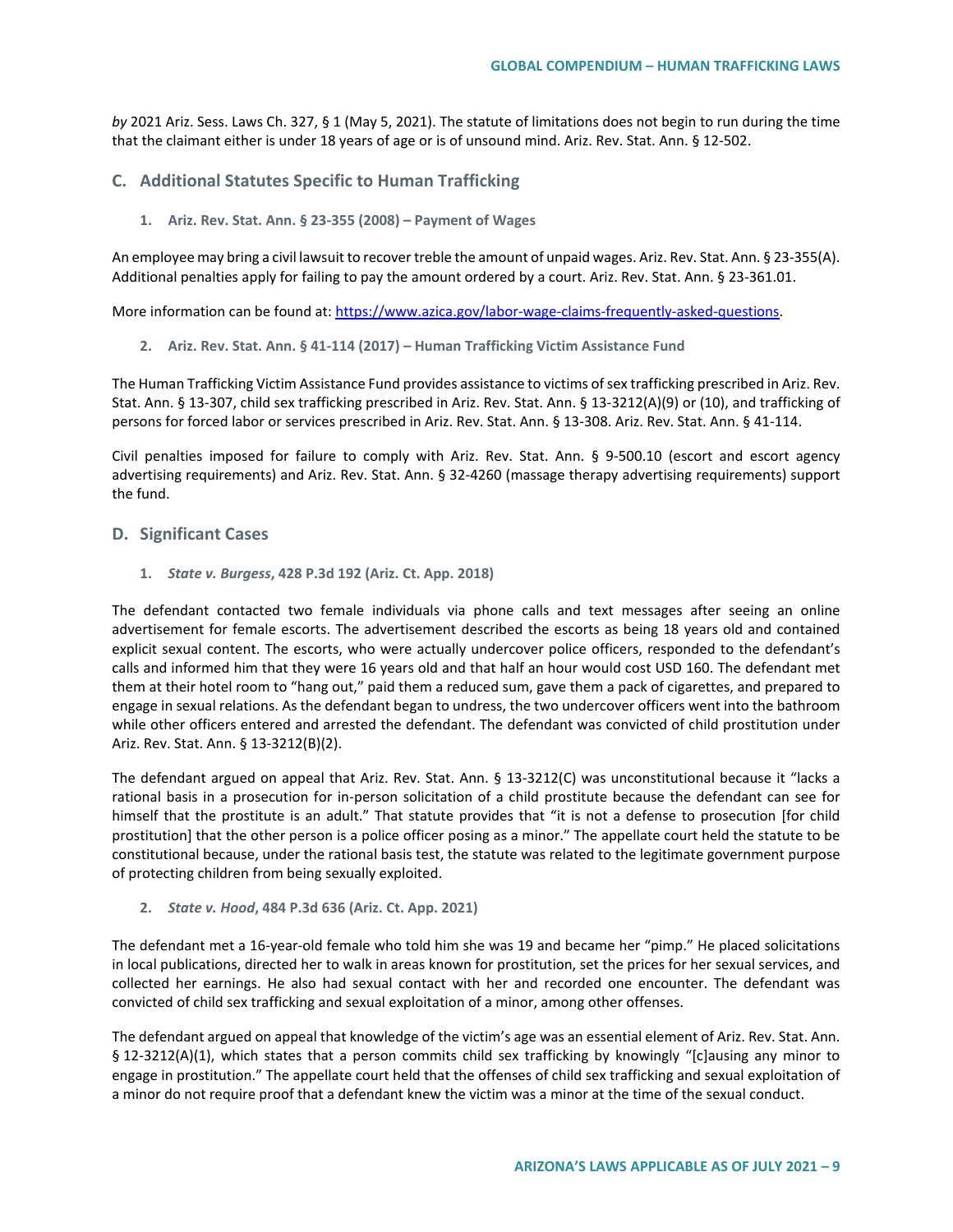**3.** *Stave v. Hazlett***, 205 Ariz. 523 (Ct. App. 2003)**

At issue in this case was the constitutionality of three Arizona statutes. The first statute, Ariz. Rev. Stat. Ann. § 13-3553, stated:

- A. A person commits sexual exploitation of a minor by knowingly:
	- 1. Recording, filming, photographing, developing or duplicating any visual depiction in which a minor is engaged in exploitive exhibition or other sexual conduct.
	- 2 Distributing, transporting, exhibiting, receiving, selling, purchasing, electronically transmitting, possessing or exchanging any visual depiction in which a minor is engaged in exploitive exhibition or other sexual conduct.
- B. If any visual depiction of sexual exploitation of a minor is admitted into evidence, the court shall seal that evidence at the conclusion of any grand jury proceeding, hearing or trial.
- C. Sexual exploitation of a minor is a class 2 felony and if the minor is under fifteen years of age it is punishable pursuant to § 13-705.

The second statute, Ariz. Rev. Stat. Ann. § 13-3555, stated:

- A. It is unlawful for any person depicted in a visual depiction or live act as a participant in any exploitive exhibition or sexual conduct to masquerade as a minor.
- B. It is unlawful for any person knowingly to produce, record, film, photograph, develop, duplicate, distribute, transport, exhibit, electronically transmit, sell, purchase or exchange any visual depiction whose text, title or visual representation depicts a participant in any exploitive exhibition or sexual conduct as a minor even though any such participant is an adult.
- C. Any person who violates this section is guilty of a class 1 misdemeanor.

The third statute, Ariz. Rev. Stat. Ann. § 13-3556, stated:

In a prosecution relating to the sexual exploitation of children, the trier of fact may draw the inference that a participant is a minor if the visual depiction or live act through its title, text or visual representation depicts the participant as a minor.

Defendants were indicted on multiple counts of sexual exploitation of a minor in violation of Ariz. Rev. Stat. Ann. § 13-3553 due to allegations that they possessed computer images of minors engaged in sexual conduct. Defendants argued that Ariz. Rev. Stat. Ann. § 13-3553 was unconstitutionally overbroad.

The appellate court held that Ariz. Rev. Stat. Ann. § 13-3553 was constitutional and not overbroad because the statute was intended to prohibit only visual depictions of *actual* children. However, the court held that Ariz. Rev. Stat. Ann. § 13-3555 was unconstitutionally overbroad because it overly proscribed expressive conduct. The court also held that Ariz. Rev. Stat. Ann. § 13-3556 was unconstitutionally overbroad because it permitted the trier of fact to convict a person under Ariz. Rev. Stat. Ann. § 13-3553 even if no *actual* child was a participant in the depiction or live act.

# **E. Academic Research/Papers**

Krystle M. Fernandez, Comment, *Victims or Criminals? The Intricacies of Dealing with Juvenile Victims of Sex Trafficking and Why the Distinction Matters*, 45 ARIZ. ST. L.J. 859 (2013).